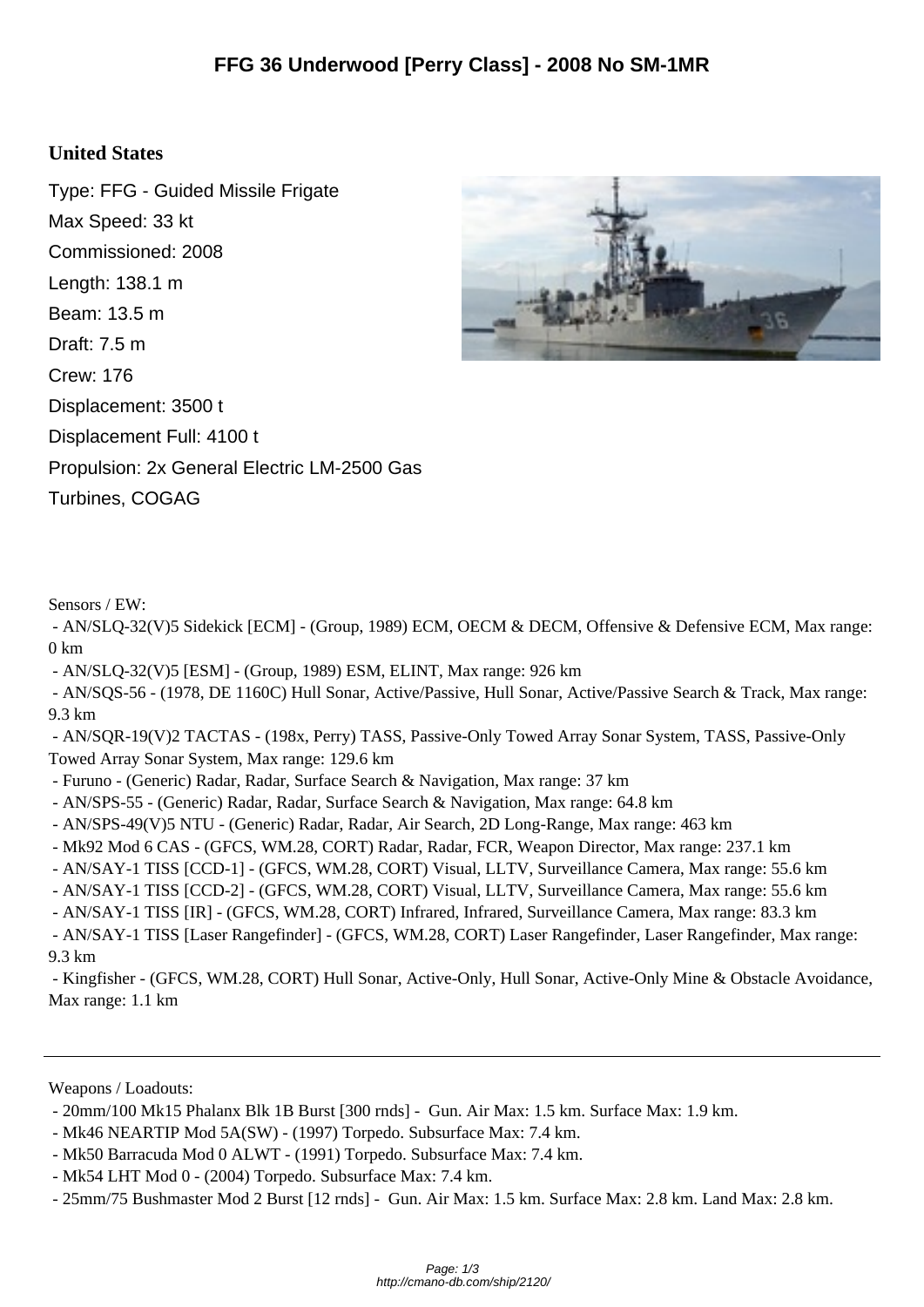- 76mm/62 Compact H[E Burst \[4 rnds\] Gun. Air Max: 2.8 km. Surface Max: 11.1 km. Land M](http://cmano-db.com/ship/2120/)ax: 11.1 km.
- Mk234 Nulka (2002) Decoy (Expendable). Surface Max: 1.9 km.
- Mk216 Sea Gnat Chaff [Distraction] (1988) Decoy (Expendable). Surface Max: 1.9 km.
- Mk245 GIANT Flare (1997, DM19A1) Decoy (Expendable). Surface Max: 1.9 km.
- Mk214 Sea Gnat Chaff [Seduction] (1987) Decoy (Expendable). Surface Max: 1.9 km.
- AN/SLQ-25A Nixie Decoy (Towed). Surface Max: 1.9 km.

OVERVIEW: The Oliver Hazard Perry class is a class of frigates named after the American Commodore Oliver Hazard Perry, the hero of the naval Battle of Lake Erie. Also known as the Perry or FFG-7 class, the warships were designed in the United States in the mid-1970s as general-purpose escort vessels inexpensive enough to be bought in large quantities to replace World War II-era destroyers and 1960s-era Knox class frigates. Intended to protect amphibious landing forces, supply and replenishment groups, and merchant convoys from submarines, they also later were part of battleship-centric surface action groups and aircraft carrier battle groups/strike groups. Fifty-five ships were built in the United States: 51 for the United States Navy and four for the Royal Australian Navy (RAN). In addition, eight were built in Taiwan, six in Spain, and two in Australia for their navies. Former U.S. Navy warships of this class have been sold or donated to the navies of Bahrain, Egypt, Poland, Pakistan, and Turkey.

DETAILS: The Oliver Hazard Perry-class ships were produced in 445-foot (136 meter) long "short-hull" (Flight I) and 453-foot (138 meter) long "long-hull" (Flight III) variants. The long-hull ships (FFG 8, 28, 29, 32, 33, and 36-61) carry the larger SH-60 Seahawk LAMPS III helicopters, while the short-hulled warships carry the smaller and less-capable SH-2 Seasprite LAMPS I. Aside from the lengths of their hulls, the principal difference between the versions is the location of the aft capstan: on long-hull ships, it sits a step below the level of the flight deck in order to provide clearance for the tail rotor of the longer Seahawk helicopters. The long-hull ships also carry the RAST (Recovery Assist Securing and Traversing) system for the Seahawk, a hook, cable, and winch system that can reel in a Seahawk from a hovering flight, expanding the ship's pitch-and-roll range in which flight operations are permitted. The FFG 8, 29, 32, and 33 were built as "short-hull" warships but were later modified into "long-hull" warships. Oliver Hazard Perry-class Frigates were the second class of surface ship (after the Spruance-class destroyers) in the US Navy to be built with gas turbine propulsion. The gas turbine propulsion plant was more automated than other Navy propulsion plants at the time and could be centrally monitored and controlled from a remote engineering control center away from the engines. The gas turbine propulsion plants also allowed the ship's speed to be controlled directly from the bridge via a throttle control, a first for the US Navy.

The Oliver Hazard Perry-class frigates were designed primarily as anti-aircraft and anti-submarine warfare guided-missile warships intended to provide open-ocean escort of amphibious warfare ships and merchant ship convoys in moderate threat environments in a potential war with the Soviet Union and the Warsaw Pact countries. They could also provide air defense against 1970s- and 1980s-era aircraft and anti-ship missiles. These warships are equipped to escort and protect aircraft carrier battle groups, amphibious landing groups, underway replenishment groups, and merchant ship convoys. They can conduct independent operations to perform such tasks as surveillance of illegal drug smugglers, maritime interception operations, and exercises with other nations.

The addition of the Naval Tactical Data System, LAMPS helicopters, and the Tactical Towed Array System (TACTAS) gave these warships a combat capability far beyond the original expectations. They are well-suited for the littoral regions and most war-at-sea scenarios.

TYPE: Guided Missle Frigate (FFG).

SPECIFICATIONS: Displacement: 4,100 long tons (4,200 t) full load || Length: 445 ft (136 m), 453 ft (138 m) for